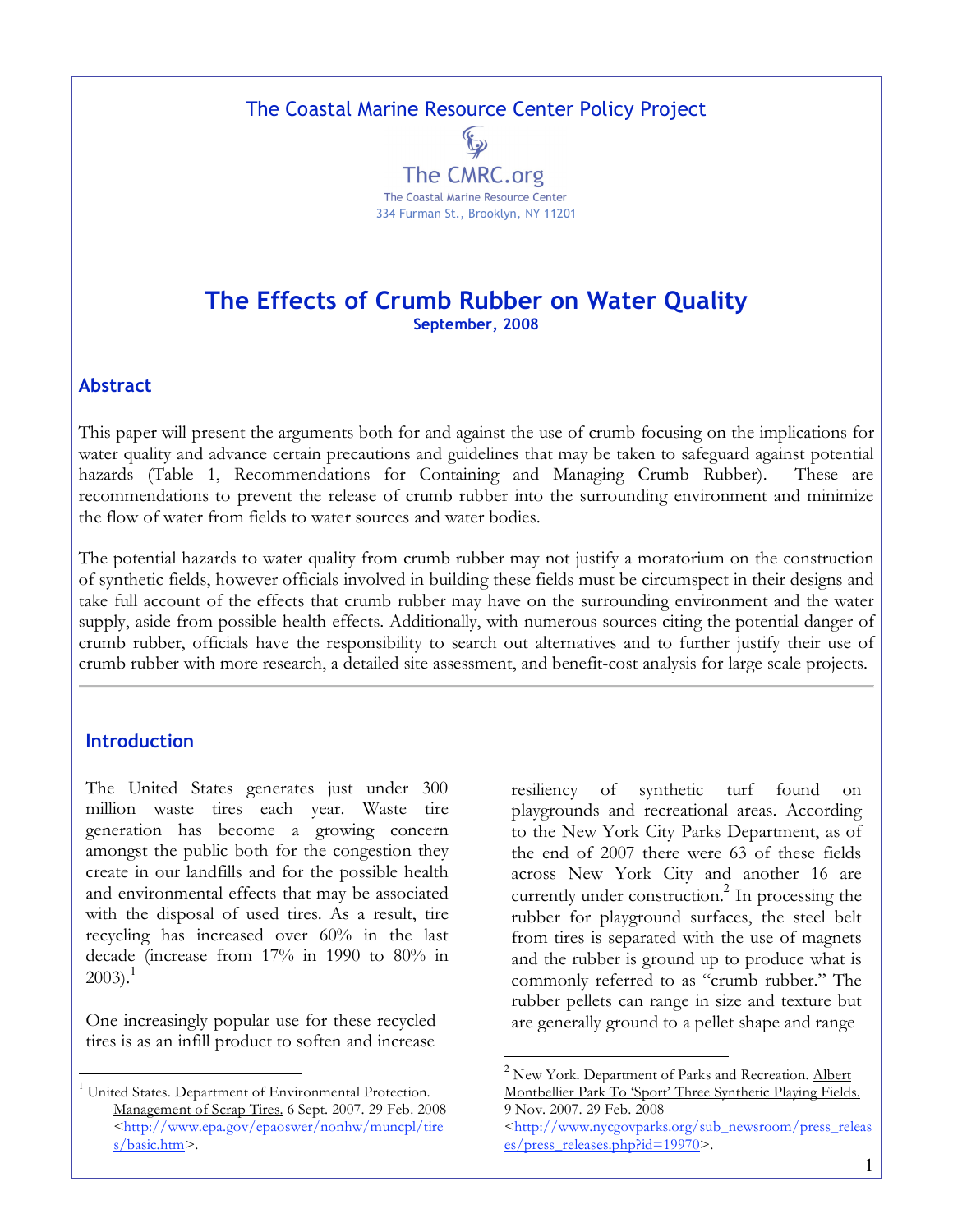from  $1/8^{th}$  to  $1/4^{th}$  of an inch (3 to 7 mm) in length.

### **Installation Process for Synthetic Fields**

One of the main constituents of synthetic playing fields is rubber, a polymer used to make tires. Producing tires requires the process of vulcanization – placing rubber under high heat with the addition of sulfur and other additives. In making the tire itself, various additives go into the process to create a tire's specific attributes. One of the main additives, zinc, is used to speed up the vulcanization process.<sup>3</sup> The potential effects of zinc and other compounds contained in tires leaching into the environment will be discussed in a later section.

In constructing the field, there are six general steps. <sup>4</sup> The field is prepared and compacted then a base layer of crushed rock is laid. The turf is then rolled out and sealed with adhesive. Finally, to fill the pores and spaces in the turf, the rubber infill is spread across the turf generally with a drop spreader, and the edges are sealed.

Cost estimates vary depending on location specific factors, but in general, synthetic turf installation requires a large initial investment. The basic argument is that these expenses are recovered over the lifetime of the field versus a natural turf field because of reduced upkeep and increase user time.

Lemar Morrison, of the San Francisco Parks Department, estimates that synthetic turf installation costs approximately \$800,000 per soccer pitch or field (\$260,000 for natural turf) and, by eschewing traditional problems with rain and snow, increases "playable hours" anywhere

<sup>3</sup> Verschoor, Anja. 2007. "Leaching of zinc from rubber infill on artificial turf." RIVM report 601774001. Available at: <http://demo.openrepository.com/rivm/bitstream/10029/ 11459/1/601774001.pdf>

from 50% to 100%.<sup>5</sup> These figures have been debated with claims that the costs for synthetic fields far surpass that of natural fields.<sup>6</sup>

Beyond the economics of turf fields, a long debate has unfolded concerning the environmental impacts of synthetic fields. Advocates of synthetic fields argue that the fields reduce the use of pesticides, fertilizers, and water and even reduce carbon emissions by removing the necessity to cut the grass. The counter, though, focuses on the toxins released from the recycled tires through leaching and problems associated with disposing of the crumb rubber. While acknowledging the lively debate on the health effects of synthetic fields ranging from

ingestion, exposure to off-gassed toxins and even increased surface temperatures, this paper will focus on the effects of crumb rubber used on synthetic fields with primary attention to the effects on water.

#### **Potential Damage as Marine Debris**

There currently exists little in the literature studying the effects of crumb rubber as a source of physical water pollution in the form of marine debris. There is anecdotal evidence that crumb rubber does spill off of the fields and could very easily find its way into the combined sewer overflows (CSO) or as stormwater discharge from a heavy rain event.<sup>7</sup>

Without specific studies on the subject, proxies can aid in the discussion. The EPA, for example, has completed various studies on the impact of

<sup>4</sup> Information provided by:

http://www.turfoutlet.com/installation.htm. Accessed: April 8, 2008. This site contains more detailed information on the subject.

 <sup>5</sup> Morrison, Lemar. "Natural and Synthetic Turf: <sup>A</sup> Comparative Analysis." San Francisco Recreation & Parks. 20 Dec. 2005. 3 March 2008

<sup>&</sup>lt;http://www.cityfieldsfoundation.org/Comparison\_fieldtur f.pdf>.<br><sup>6</sup> See: <u>http://cafnr.missouri.edu/research/turfgrass-</u>

costs.php <sup>7</sup> See *Flood washes out turf field in New Rochelle, NY,* available at: http://www.synturf.org/waterdamage.html and *Artificial Turf Could Be Ruled Out,* available at:

http://www.zwire.com/site/news.cfm?newsid=13834839& BRD=2256&PAG=461&dept\_id=455823&rfi=6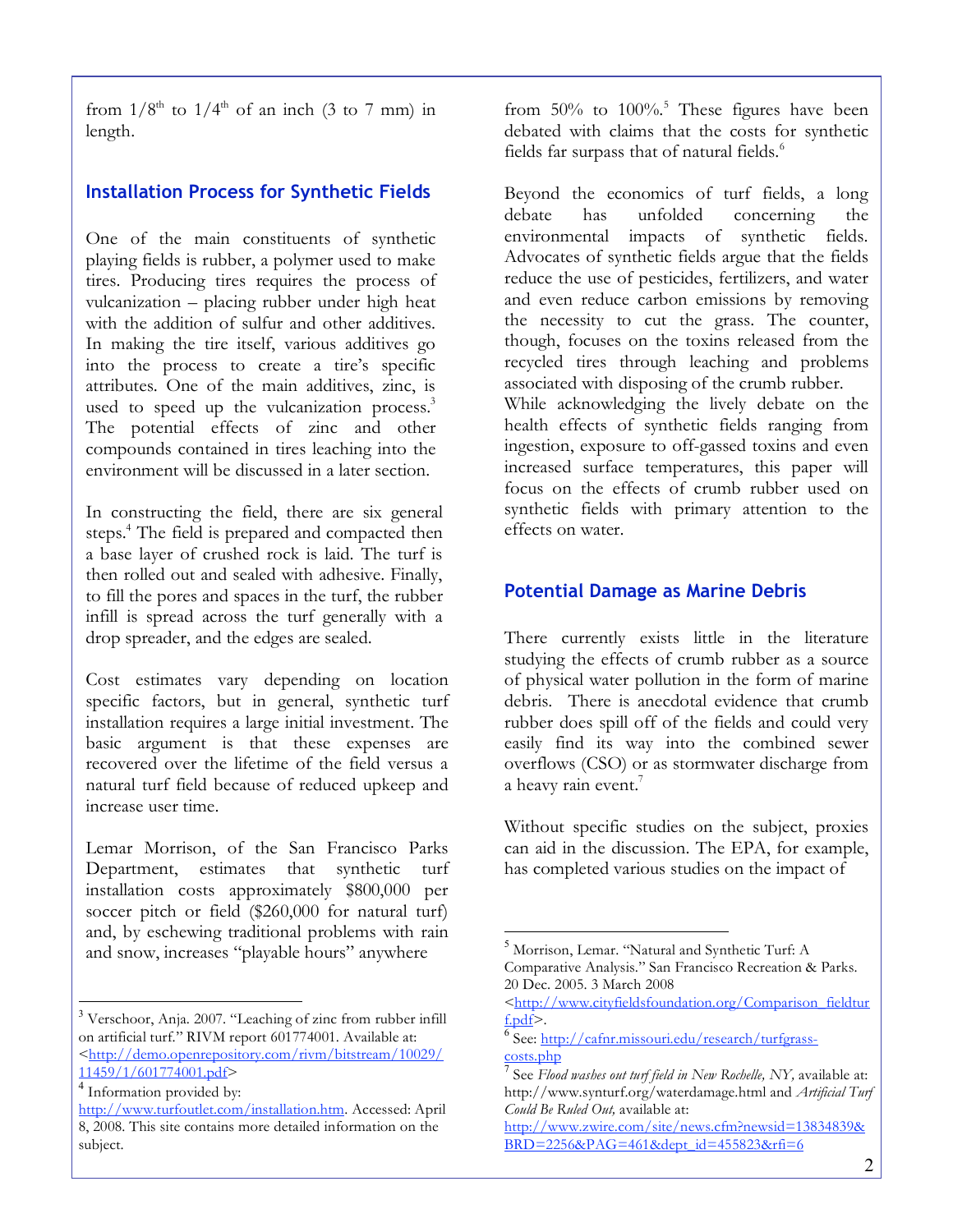plastic pellets in aquatic environments. <sup>8</sup> Plastic pellets, many similar in shape and size to crumb rubber pellets, are the base product used in processing other consumer plastic products. While crumb rubber pellets may vary in density to that of plastic pellets, both floating and sinking pellets can affect the aquatic environment.

Most studies on ingestion of marine debris focus on larger products but similar effects are conceivable on small marine animals. The National Oceanic and Atmospheric Administration (NOAA) notes several potential dangers. When mistaken as food, marine debris can create blockages in the esophagus and the intestinal tract and also introduce harmful toxins (to be discussed further) into the animal's system; each with potentially lethal effects.<sup>9</sup> Additionally, by ingesting the pellets, the organism can feel artificially satiated and suffer from reduced energy reserves. 10

### **Leaching of Toxins and Water Quality Studies**

In reviewing the literature, various parties have weighed in on both sides of the issue of whether crumb rubber poses a threat to water quality. One of the most often cited studies by proponents of crumb rubber is a French study conducted by Dr. Robert Moretto of the French Research Network (EEDEMS ) in partnership with FieldTurf Tarkett, a turf installation company, Aliapur, a French government agency responsible for tire recycling, and ADEME, the French Environment and Energy Management Agency.<sup>11</sup>

The study collected water using a lysimeter (a device used to catch water through the pores of a surface) placed beneath the turf of a pitch in Lyon, France. The year-long study identified 112 compounds and substances in the crumb rubber at levels consistent with expected runoff and below water quality standards.<sup>12</sup> <sup>13</sup> However, this study's conclusions were based on the assessment of the risks of 16 of the 112 compounds found.<sup>14</sup>

Birkholtz et al. (2003) corroborate these findings but qualify the results by noting that without dilution, crumb rubber was toxic to a variety of aquatic species tested.15 The authors note that dilution is likely through the runoff created by rainfall or snow. Furthermore, they add that toxicity declines through weathering or extended exposure to the surrounding environment. Additionally, toxicity has been shown to decrease as salinity increases, which suggests that tire leachate is probably a greater threat to freshwater systems. 16

Zinc leachate from crumb rubber infill may pose a threat to both ground and surface water. A recent Dutch study found zinc emissions to increase over the duration of the infill's

 $\overline{a}$ 

 <sup>8</sup> Environmental Protection Agency. Office of Water. Plastic Pellets in the Aquatic Environment Sources and

Recommendations. EPA 842-S-93-001. 1993.<br><sup>9</sup> Poster (pdf) available at:

http://sero.nmfs.noaa.gov/pr/pdf/Marine Debris in

 $10$  Environmental Protection Agency. Office of Water. Plastic Pellets in the Aquatic Environment Sources and Recommendations. EPA 842-S-93-001. 1993 .<br><sup>11</sup> Moretto, Robert. 2007. "Enviromental and health

assessment of the use of elastomer granulates (virgin and from used tyres) as filling in third-generation artificial turf." http://www.aliapur.fr/media/files/etudes\_documents/Envi ronmental\_Study\_Report\_EN.pdf

<sup>&</sup>lt;sup>12</sup> For a complete list of substances found and those specifically assessed, see pg. 24 of the Moretto (footnote 11) report.<br><sup>13</sup> This list does not include elements found to be leaching

from crumb rubber. The Connecticut Agricultural Experiment Station's report, "Examination of Crumb Rubber Produced From Recycled Tires" found five leached elements to be present: zinc, selenium, lead and cadmium. The report is available at:

<sup>&</sup>lt;http://www.ct.gov/caes/lib/caes/documents/publications<br>/fact\_sheets/examinationofcrumbrubberac005.pdf>

<sup>&</sup>lt;sup>14</sup> Brown, David. 2007. "Artificial Turf." Environment and Human Health, Inc.

<sup>&</sup>lt;sup>15</sup> Birkholz, D.A., K. Belton and T. Guidotti. "Toxicological Evaluation of Hazard Assessment of Tire Crumb for Use on Public Playgrounds." Journal of Air and Waste

Mgt Assoc. 53 (2003): 903-907.

<sup>&</sup>lt;http://www.shercomindustries.com/industries/birkholz-<br>crumb safety paper.pdf>

<sup>&</sup>lt;sup>16</sup> Hartwell, S.I., D.M. Jordahl, and C.E.O. Dawson. "The Effect of Salinity on Tire Leachate Toxicity." Water, Air,& Soil Pollution. 121.4 (2000): 119 - 131.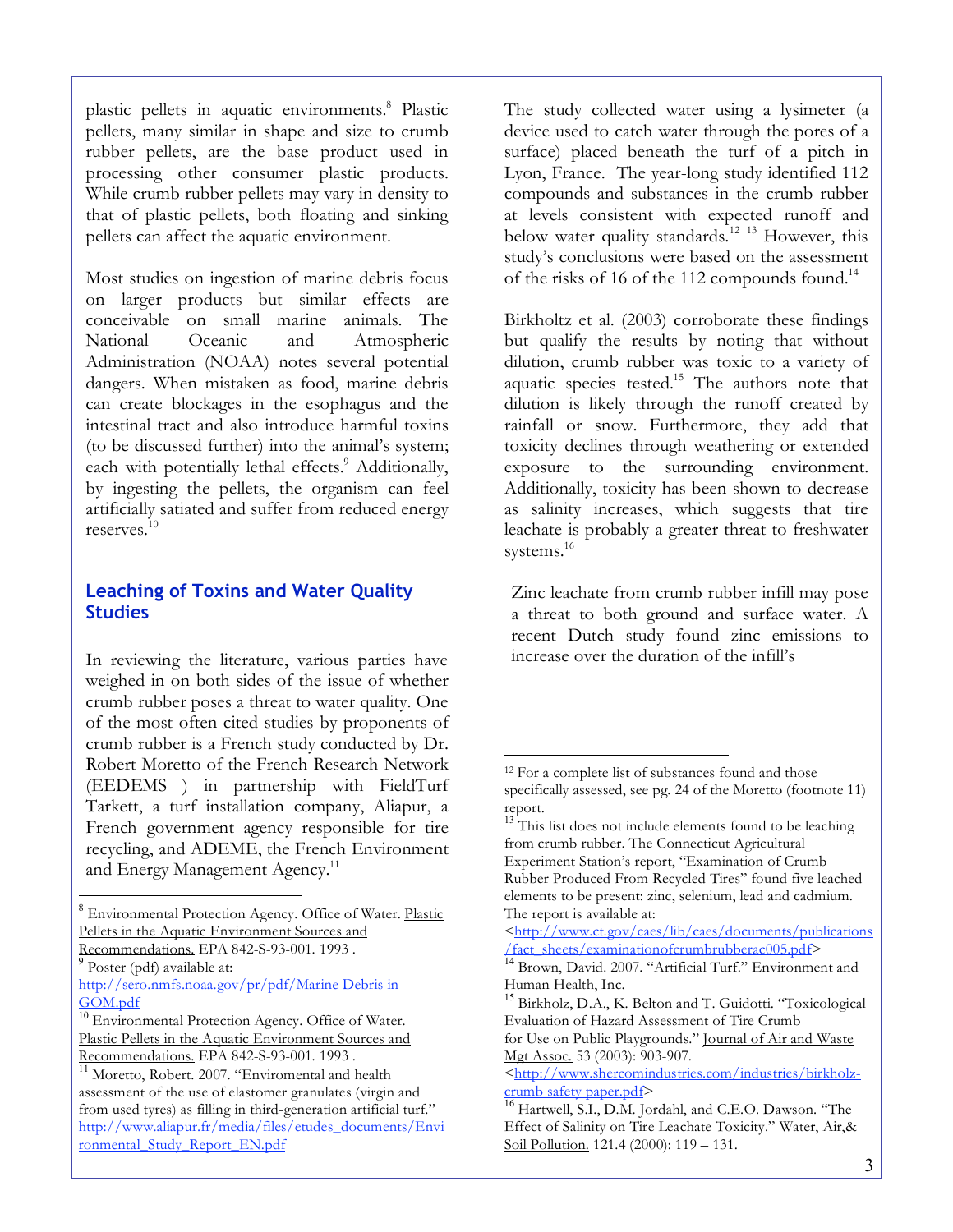lifespan.<sup>17</sup> Furthermore, the study found the zinc

leachate to pose a potential threat to the drainage from the playing fields. While Vershoor<sup>18</sup> concluded that the leachate would not affect human health, it could damage marine biota and the surrounding environment if concentrations are significant.

Furthermore, various studies testing contamination with cut or scrap tires have produced some rather alarming results. One study from the Canadian government found that all rainbow trout exposed to water containing scrap tires for 60 days died within 24 hours. <sup>19</sup> Various other studies exist on other marine life; many with similar effects.<sup>20</sup> For example, two invertebrate species were exposed to 10 mL of water with a single piece of scrap tire. Within 24 hours, all of the species of one invertebrate died while the other invertebrate had varying mortality levels depending on the brand of tire placed in the water. 21

Day et al.<sup>22</sup>, in a related study, examined the effects of three separate whole tires – one from a floating breakwater, one road-worn tire, and one new tire – immersed in water. The study found the water from both the new and used tire to contain toxic leachate and proved fatal to rainbow trout. The water from the used tire was more toxic however and remained toxic for 24 days longer than the water from the new tire.

Additionally, tires contain a number of other metals and chemicals including polycyclic aromatic hydrocarbons (PAHs) that are thought to be hazardous to the environment. While limited, there exists related studies on the potential for PAHs to contaminate the local water supply. Valle et al. add, "PAHs elicit concern for several reasons: they are directly toxic to marine animals; they are harmful to humans; and PAH metabolites are potent animal and human carcinogens."23 A 2007 article by Dr. William Crane of CUNY and Dr. Jim Zhang of Rutgers University found exceedingly high levels of 6 PAHs (and a high zinc content) from samples taken from Manhattan's Riverside Park synthetic field. The studies were somewhat elementary however, and again signify only the necessity for caution rather than categorical proof of threat.<sup>24</sup>

### **Recommendations**

A number of variables exist in determining the likelihood of aquatic contamination from crumb rubber. Drainage characteristics and proximity to water sources play a large role in the physical transport of the crumb rubber pellets and the effect contaminants have on water quality. Additionally, dilution from various water sources

Aromatic Hydrocarbons in the New York/New Jersey

Harbor. New York: Harbor Consortium of the New York<br>Academy of Science, 2007. 39.

 $24$  Article can be found at:

<sup>&</sup>lt;sup>17</sup> Verschoor, Anja. 2007. "Leaching of zinc from rubber infill on artificial turf." RIVM report 601774001. Available at: $\frac{\text{http://demo.openrepository.com/rium/bitstream/1002}}{9/11459/1/601774001.pdf}$ 

 $\frac{19}{18}$  Ibid  $\frac{19}{18}$  Kellough RM. Effects of scrap automobile tires in water. Ontario Ministry of the Environment, Toronto, Waste Management Branch, 1991. In Gualtieri, Maurizio, Adrioletti, M., Vismara, C., Milani, M., and Camtini, M. "Toxicity of tire debris leachates." Environment International 31 (2005): 723

 $-730$ <br><sup>20</sup> For an extensive account of many of rubber leachate studies see: "An Assessment of Environmental Toxicity and Potential Contamination from Artificial Turf using Shredded or Crumb Rubber" by John Sullivan. Available at:

http://bainbridgenotes.files.wordpress.com/2008/01/sulliva nreport.pdf. And the report from the Norwegian Institute for Water Research available at:

http://www.isss.de/conferences/Dresden

 $2006$ /Technical/NIVA Engelsk.pdf (as of March 23, 2008). Additionally, for a series responses from the turf industry<br>see: http://www.fieldturf.com/sbrfacts/

<sup>&</sup>lt;sup>21</sup> Goudey, J.S. and B.A. Barton. 1992. The toxicity of scrap tire materials to selected aquatic organisms. A report prepared for the Souris Basis Development Authority, Regina, Saskatchewan. In Sullivan, John. 2006. "An Assessment of Environmental Toxicity and Potential Contamination from Artificial Turf Using Shredded or Crumb Rubber." Turfgrass Producers International.

<sup>&</sup>lt;sup>22</sup> Day, K.E., K.E. Holtze, J.L. Metcalfe-Smith, C.T. Bishop, and B.J Dutka. "Toxicity of leachate from automobile tires to aquatic biota." Chemosphere. 27.5 (1993): 665 - 675.

<sup>&</sup>lt;sup>23</sup> Valle, Sandra, M.A. Panero and L. Shor. Pollution Prevention and Management Strategies for Polycyclic

http://healthychild.org/resources/article/hazardous\_chemic als\_in\_synthetic\_turf/(accessed March 25, 2008).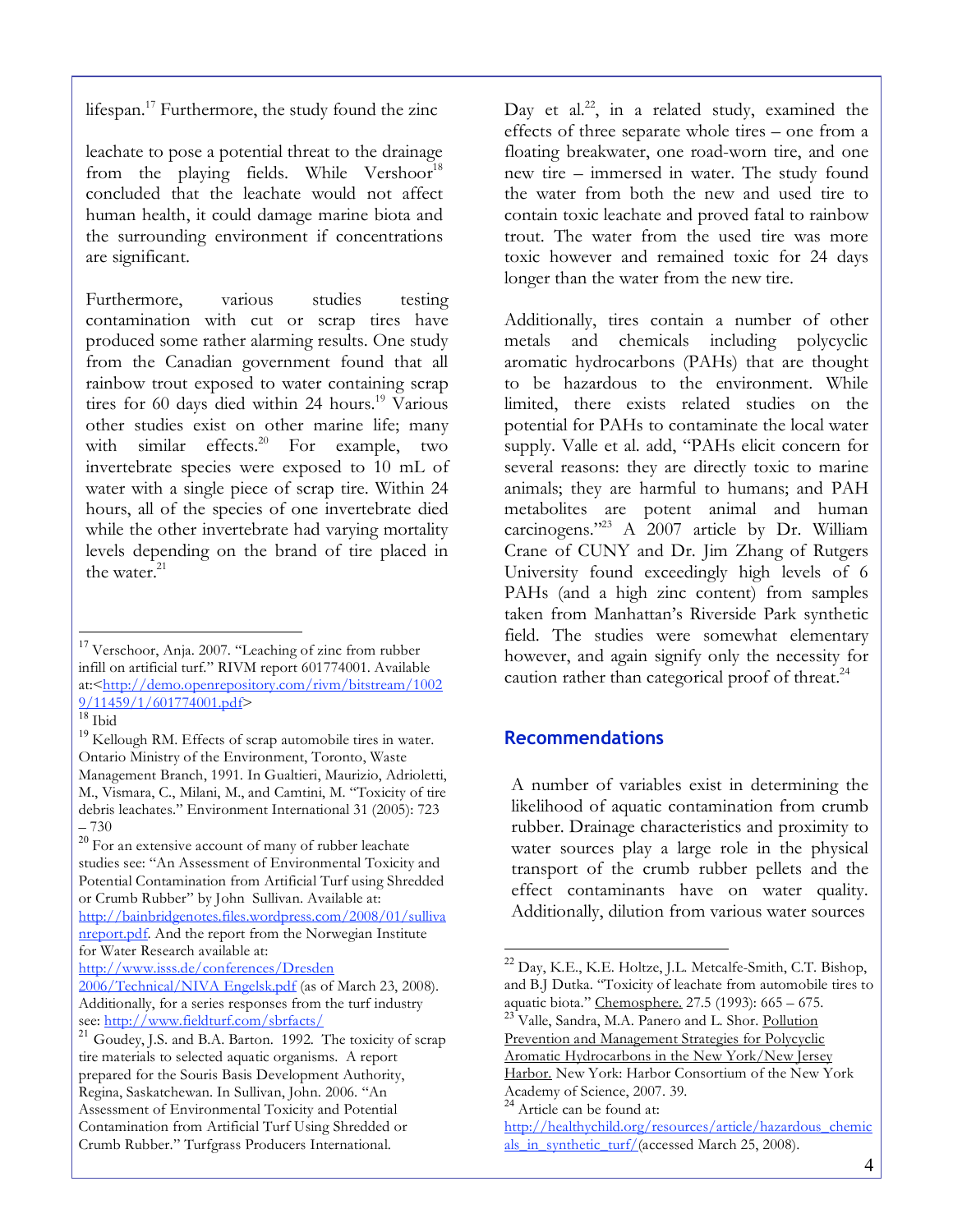(rain, snow, irrigation, etc) could assuage the threat of the leached materials from the field. $25$ The ability for synthetic fields to properly drain runoff is debatable but it does appear that natural fields provide a better system for drainage and filtering qualities, thus reducing the contamination potential. 26

In any case, there exists no evidence to conclusively extinguish the debate over the use of crumb rubber and therefore, the precautionary principle – if an action may cause harm to the public or the environment, then it is the burden of the proponent of said action to provide proof of legitimacy – still holds and still requires a greater scientific basis.

The focus for this paper is on issues of water quality in relation to crumb rubber. There is an entirely separate debate over the health effects of the product as well. In general, there appears to be more literature citing the dangers of crumb rubber and the leaching of  $zinc^{27}$  in particular, but many such studies contain various caveats or remain still too limited.

Further study must be undertaken both to continue the study of the ecotoxicity of crumb rubber and to explore the pathways of potential pollution from synthetic fields before one can categorically denounce the use of crumb rubber. Site specific tests, including determining existing water quality and evaluating exposure risks, should be undertaken as well before constructing fields. While limited, studies show that the pH of exposed water aids in the leaching rate.<sup>28</sup> Higher

leaching rates occur at more acidic pH levels. Taken with other factors, these variables should be documented and accounted for in advance of construction.

The reality of the situation, however, is that these fields are still being constructed despite potential risks. With this being the case, there are measures that can be taken in the interim before research can definitively point for or against synthetic turf and the use of crumb rubber (See Table 1, Recommendations for Containing and Managing Crumb Rubber).

There are various alternatives to crumb rubber, these include: silica sand, coated granules of silica, and TPE, a polymer pellet infill.<sup>29</sup> However, these materials may not be as cost effective, they do no address the recycling issue as does crumb rubber and there are no comprehensive tests on the safety of these materials.

Additionally, precautionary measures can be taken within the design layout of the field aside from those required by most states. Valle et al. note that contamination, beyond proximity to a water source, depends on the distribution of permeable land surfaces and the hydrodynamics of stormwater, sewers, and surface water features.<sup>30</sup> There are a number of ways that these features can be used to creatively minimize risk.

In landscaping, the EPA suggests several options to minimize stormwater runoff: install permeable pavement (allows runoff to soak through), use mosquito-proof rain barrels to collect rainwater at flow points (additional benefit is that the water can be reused), install rain gardens or swales (areas of native plants to collect overland flow),

 $\overline{a}$ 

 <sup>25</sup> Sullivan, David. 2006. "An Assessment of Environmental Toxicity and Potential Contamination from Artificial Turf

<sup>&</sup>lt;sup>26</sup> See the Delaware Riverkeeper Fact Sheet for further reading of this topic at:

http://www.delawareriverkeeper.org/newsresources/factshe<br>et.asp?ID=50(accessed March 25, 2008).

 $\overline{27\text{ Aside from}}$  various citations throughout this article, see: Brown, David. "Artificial Turf: Exposures to ground-up rubber tires, athletic fields, playgrounds, gardening mulch." New Haven, CT: Environmental & Human Health, Inc,

<sup>2007.</sup> <sup>28</sup> Various studies pg. <sup>25</sup> in - Sullivan, John. 2006. "An Assessment of Environmental Toxicity and Potential

Contamination from Artificial Turf Using Shredded or <sup>29</sup> Costa, Annie. "Crumb Rubber Infill Alternatives." *EzineArticles* 04 December 2007. 12 April 2008 <http://ezinearticles.com/?Crumb-Rubber-Infill-<br>Alternatives&id=864335>.

<sup>&</sup>lt;sup>30</sup> Valle, Sandra, M.A. Panero and L. Shor. <u>Pollution</u> Prevention and Management Strategies for Polycyclic Aromatic Hydrocarbons in the New York/New Jersey Harbor. New York: Harbor Consortium of the New York Academy of Science, 2007.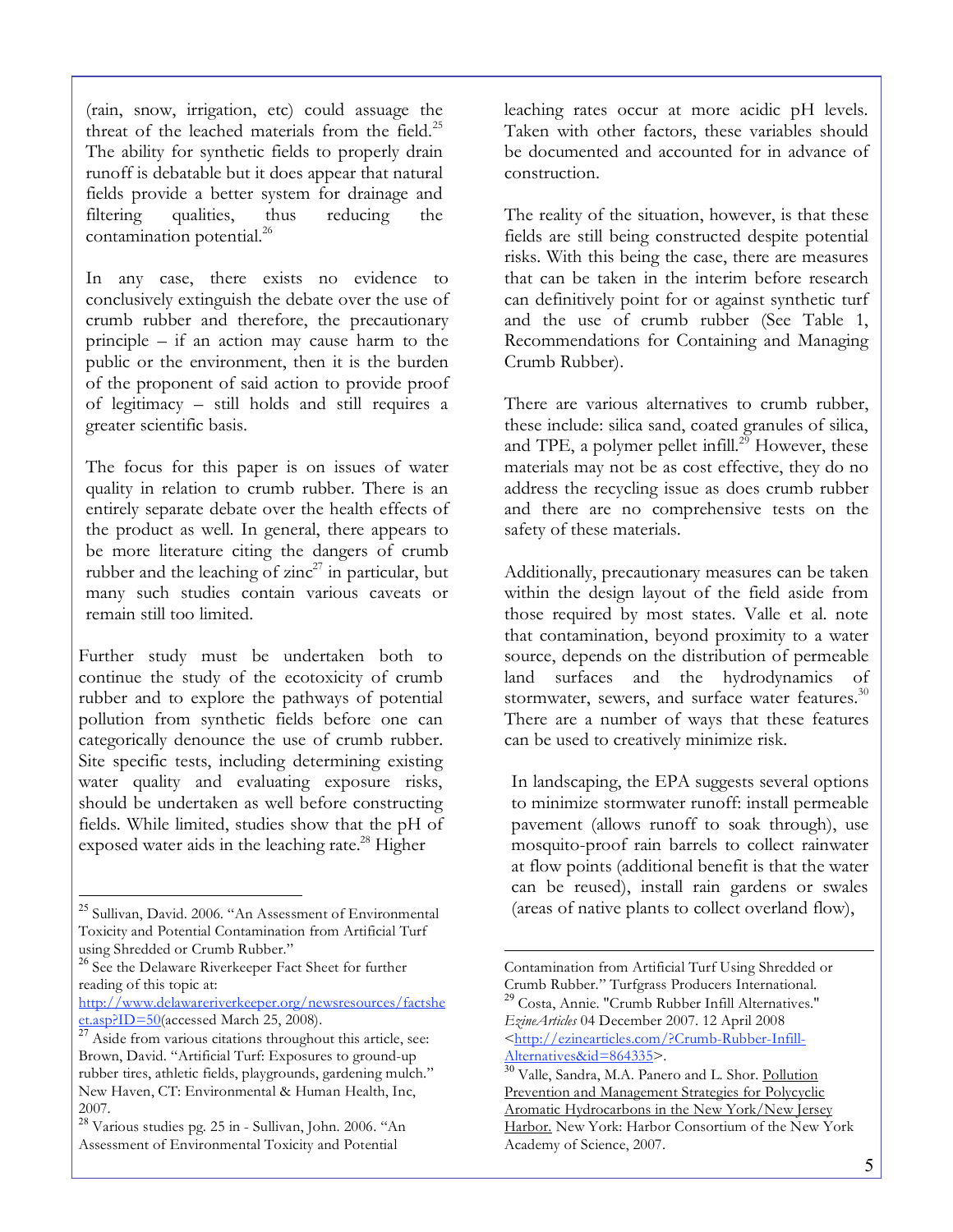6

The EPA also offers guidelines on properly handling and transporting pellets, which may be apropos to crumb rubber distribution as well. Guidelines include measures such as proper education of haulers as well as sufficient inspection of shipping vehicles and containers. Moreover, secondary containment systems and reinforced crates or bags would reduce accidental spillage and effective clean-up procedures would mitigate further loss after the fact.<sup>33</sup>

While the scientific debate evolves, measures such as those in Table 1 can be taken while general public awareness is equally important.

## **Conclusion**

The quandary that this situation poses is such that on the one hand, crumb-rubber is a means for using some of the many waste tires crowding our landfills. However, if and when synthetic fields are retired and the crumb rubber is disposed of, the synthetic fields will have served as a temporary stopover for used tires in crumb form, eventually destined for landfills. Crumb rubber is not a solution to tire waste if the outcome leads to a degraded environment.

A moratorium on the construction of synthetic fields is perhaps premature but officials involved in building these fields must be circumspect in their designs and take full account of the effects that crumb rubber may have on the surrounding environment and the water supply (aside from possible health effects). Additionally, with numerous sources citing the potential danger of crumb rubber, officials have the responsibility to search out alternatives and to further justify their use of crumb rubber with a detailed site assessment and benefit-cost analysis for large scale projects.

*Principal Author: Christopher Graham, MPA The CMRC.org, 334 Furman St. Brooklyn, NY 11201*

and plant vegetated strips (native plants or grasses along roadways or streams to trap pollutants). <sup>31</sup> Overall, the goal is to decrease the amount of water that flows from the fields to water sources and these projects combined with minimal contact with impervious surfaces can facilitate this. 32

<sup>&</sup>lt;sup>31</sup> Environmental Protection Agency. Office of Water. After

the Storm. *EPA* 833-B-03-002. 2003.<br><sup>32</sup> San Francisco Public Utilities Commission. <u>Stormwater</u><br>Design Guidelines. 2007.

<sup>&</sup>lt;sup>33</sup> Environmental Protection Agency. Office of Water. Plastic Pellets in the Aquatic Environment Sources and Recommendations. EPA 842-S-93-001. 1993 .